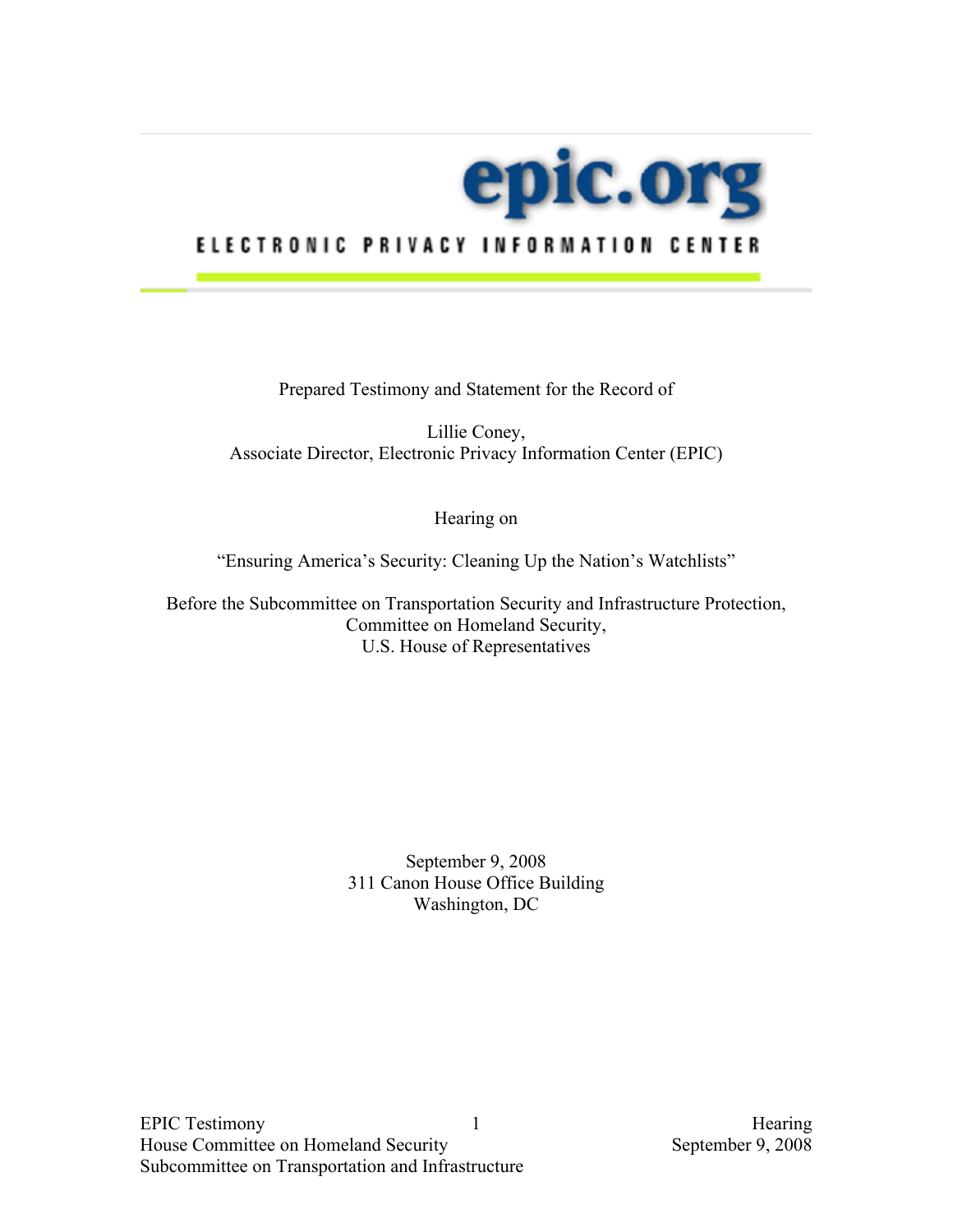Nation's Watchlists." The watchlist program is dysfunctional because it is a black box Chairwoman Sheila Jackson Lee and Ranking Member Daniel E. Lungren, thank you for the opportunity to appear before you today. My name is Lillie Coney and I am Associate Director of the Electronic Privacy Information Center in Washington, DC. EPIC is a non-partisan public interest research organization established in 1994 to focus public attention on emerging civil liberties issues. We are very pleased that the Committee is holding this hearing on "Ensuring America's Security: Cleaning Up the system. Information goes into the process, but not very much escapes, including when errors are made. Poor list creation and management not only cost taxpayers money, they may also deny individuals a fundamental constitutional right to travel.<sup>1</sup> I ask that my complete statement and our summary of the ongoing problems with watchlist errors be entered into the hearing record.

engaged by the agency are not subject to the Privacy Act.<sup>3</sup> As a result, legal safeguards In my statement today, I wish to call your attention to three primary problems with the security watchlists. First, the databases in the system are not subject to the full safeguards of the Privacy Act of  $1974^2$ , as the Transportation Security Administration (TSA) has sought wide-ranging exemptions for the record system and private companies that help ensure accuracy and accountability in other databases are absent from the watchlist system.

watchlists on which the system is based are riddled with inaccurate and obsolete data.<sup>4</sup> In revealed travelers' struggles with watchlist errors.<sup>5</sup> The situation has not changed harrowing experiences of legitimate travelers.<sup>6</sup> The second flaw of the program aggravates the issue further  $-$  the security September 2005, documents obtained by EPIC under the Freedom of Information Act materially and recent news continues to reveal more incidents of false positives and

example of "Security Theater."<sup>7</sup> Further, the approach is triggering typical hallmarks of Third, the existence of the Registered Traveler program may become a textbook

<u>.</u>

 $6$  Drew Griffin and Kathleen Johnston, "Airline captain, lawyer, child on terror 'watchlist'", CNN, Aug. 19, 2008 *available at* http://www.cnn.com/2008/US/08/19/tsa.watch.list/. *See also* "Formal calls for probe into reporter's name on no-fly list", CNN, July 17, 2008 *available at*

House Committee on Homeland Security September 9, 2008

<sup>&</sup>lt;sup>1</sup> Saenz v. Roe, 526 U.S. 489 (1999)<br><sup>2</sup> 28 CFR § 16.96(r)(1)

<sup>&</sup>lt;sup>2</sup> 28 CFR  $\S$  16.96(r)(1)

<sup>&</sup>lt;sup>2</sup> 28 CFR § 16.96(r)(1)<br><sup>3</sup> Privacy Act Amendments 2005, EPIC, *available at* <u>http://epic.org/privacy/laws/privacy\_act.html</u> <sup>4</sup> Watchlist FOIA Documents, available at <sup>3</sup> Privacy Act Amendments 2005, EPIC, *available at* http://epic.org/privacy/laws/privacy\_act.html 4 Watchlist FOIA Documents, *available at* 

http://epic.org/privacy/airtravel/foia/watchlist foia analysis.html/

http://epic.org/privacy/airtravel/foia/watchlist\_foia\_analysis.html/<br><sup>5</sup> EPIC FOIA Notes #8, *available at* http://epic.org/foia\_notes/note8.html/; and also see report "Audit of the US Department of Justice Terrorist Watchlist Nomination Process," Department of Justice Office of the Inspector General Audit Division, Audit Report 08-16, March 2008

 http://www.cnn.com/2008/US/07/17/watchlist.chertoff/index.html 7 Bruce Schneier, "The Feeling and Reality of Security", Apr. 8, 2008 *at* 

http://www.schneier.com/blog/archives/2008/04/the feeling and 1.html (describing security

Subcommittee on Transportation and Infrastructure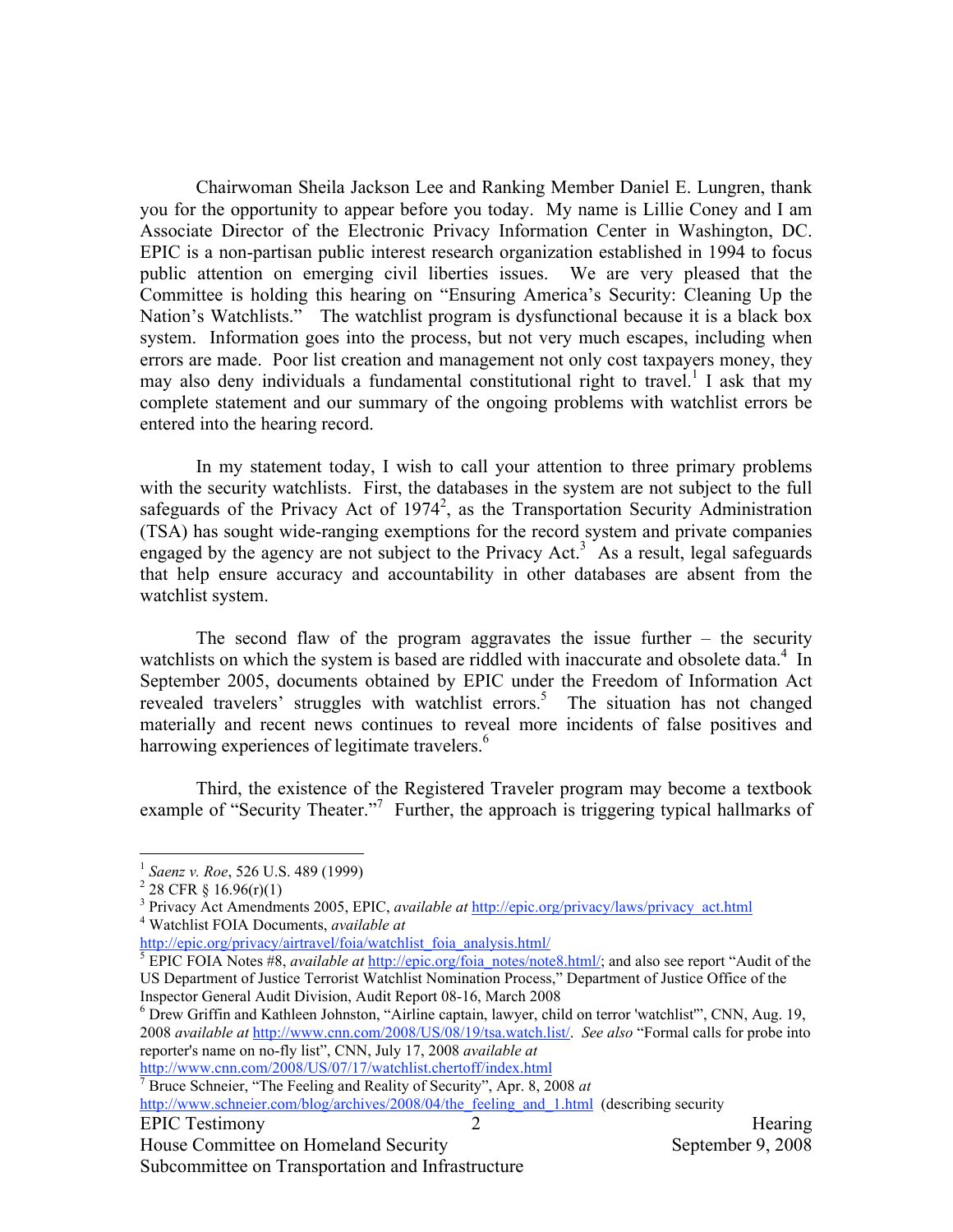"mission creep" – the databases of personal information collected by private sector companies will be used for purposes other than originally intended – aviation security. The TSA has outsourced the vetting of bona fide air-travelers to Verified Identity Pass, Inc. (Verified ID), a privately held company running The Clear® Registered Traveler program (Clear).

 lines once again. Later, it was reported that the laptop was returned to the office it was For a year, San Francisco air travelers have been offered the option of enrollment in the Clear Registered Traveler Program at a cost of \$128. Those who registered were given a biometric ID card that could be used to bypass regular security lines. In August of this year, Verified ID reported the theft of a laptop containing registration information from its San Francisco office. The agency for a short time prohibited Verified ID from registering new customers into the Registered Traveler program. Registered traveler schemes are all vulnerable to several serious flaws, including the example presented in this news item. Travelers who registered for the program may find themselves waiting in stolen from.<sup>8</sup>

In order to ensure America's air travel security, the watchlist must not only be cleaned up of errors, the government must also ensure that inaccurate data is not entered into the database in the first place. Further, it must be transparent to the general public by: providing information on the existence of the watchlists; disclosing the penalties for being listed; publicizing the redress procedures; ensuring effective due process rights for travelers, and cleaning up the appeals process for agency decisions. Finally, each traveler denied the right to travel should have access to the courts.

# **The Privacy Act 1974**

 $\overline{a}$ 

encroach on an individual's "right to be let alone."<sup>9</sup> The protection of privacy is hardly a new problem. An 1890 journal article written by American lawyers Samuel Warren and Louis Brandies entitled the "Right to Privacy," captured the attention of law scholars, legislators, and the public. This law journal article has been cited and debated for over a century, and has guided the establishment of laws and international norms that restrain the power of technology and human curiosity to

In 1948, the right of privacy found a place in international law through its adoption into the Universal Declaration of Human Rights.10 Article 12 states:

House Committee on Homeland Security September 9, 2008

 actually improve security) countermeasures intended to provide the feeling of improved security while doing little or nothing to

<sup>&</sup>lt;sup>8</sup> "Laptop with traveler info likely stolen, returned," Marcus Wholsen, Business Week, August 2008, *available at* http://www.businessweek.com/ap/financialnews/D92GO1A00.htm available at <u>http://www.businessweek.com/ap/financialnews/D92GO1A00.htm</u><br><sup>9</sup> Samuel Warren & Louis Brandies, The Right to Privacy, 4 Harvard Law Review 193 (1890).

<sup>&</sup>lt;sup>10</sup> Universal Declaration of Human Rights, adopted and proclaimed by General Assembly resolution 217 A(III) on December 10, 1948*, available at* http://www.un.org/Overview/rights.html . EPIC Testimony and 3 and 3 and 3 Hearing Hearing Hearing Hearing 3 and 3 Hearing Hearing Hearing Hearing 1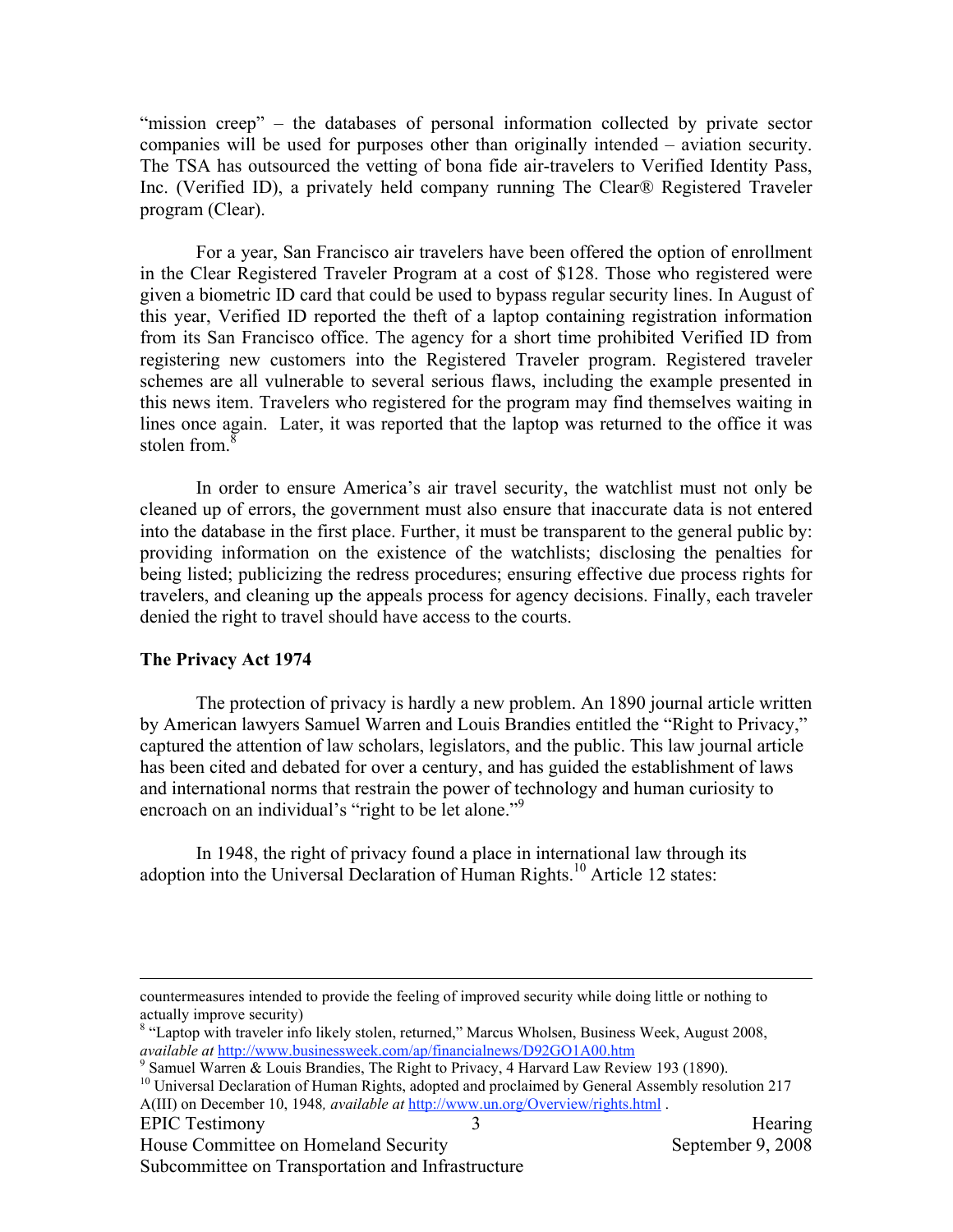No one shall be subjected to arbitrary interference with his privacy, family, home or correspondence, nor to attacks upon his honour and reputation. Everyone has the right to the protection of the law against such interference or attacks.

The "Digital Information Age," ushered in a much-needed expansion of the fundamental human right of privacy. During the 1960s and 1970s, interest in the protection of privacy rights increased with the arrival of the information technology revolution. Congress in its wisdom acted not in the wake of disaster, but prospectively to address the real threats posed by powerful computer systems. The Federal Privacy Act established the right of citizens to be free from government abuse and misuse of personal information, and the right to be informed of the actions taken by the federal government on their behalf.

The Privacy Act of 1974 was passed in response to concerns about how the creation and use of computerized databases might impact individuals' privacy rights. However, its scope was limited to federal government agencies. It safeguards privacy of federal government-held records through the creation of four procedural and substantive rights in personal data. First, the Privacy Act requires government agencies to show an individual any records kept on him or her. Second, it requires agencies to follow certain principles, called "fair information practices," when gathering and handling personal  $data<sup>11</sup>$ . Third, it places restrictions on how agencies can share an individual's data with other people and agencies. Fourth and finally, it allows individuals to sue the government for violating the provisions of the Act.

There are, however, several exceptions to the Privacy Act. For example, government agencies that are engaged in law enforcement can excuse themselves from the Act's rules. Agencies have also circumvented information sharing rules by exploiting a "routine use" exemption. In addition, the Act applies only to certain federal government agencies (except for Section 7's limits on the Social Security Number (SSN) that applies to federal, state, and local governments). Aside from Section 7, the Privacy Act does not cover state and local governments, though individual states may have their own laws regarding record keeping on individuals.

In August 2007, The Department of Homeland Security published in the Federal Register its "Privacy Act of 1974; Implementation of Exemptions; Security Flight Records.<sup>12</sup> The Federal Register notice states that the agency is claiming the exemption of agency conduct under the Privacy Act, which include the statute's core privacy protections. DHS is exempting itself from Privacy Act requirements that its records on individuals are accurate; that the data collection is limited to only information that is relevant, and that US citizens be afforded due process rights to appeal agency decisions.

 $\overline{a}$ 

<sup>&</sup>lt;sup>11</sup> Fair Information Practices, EPIC, <u>http://epic.org/privacy/consumer/code\_fair\_info.html</u><br><sup>12</sup> Federal Register, Department of Homeland Security, TSA 49 CFR Part 1507, Privacy Act of 1974:

 Implementation of Exemptions; Secure Flight Records, pg. 48397-48400, August 23, 2007, *available at*  http://edocket.access.gpo.gov/2007/E7-15963.htm 4<br>EPIC Testimony 4 Hearing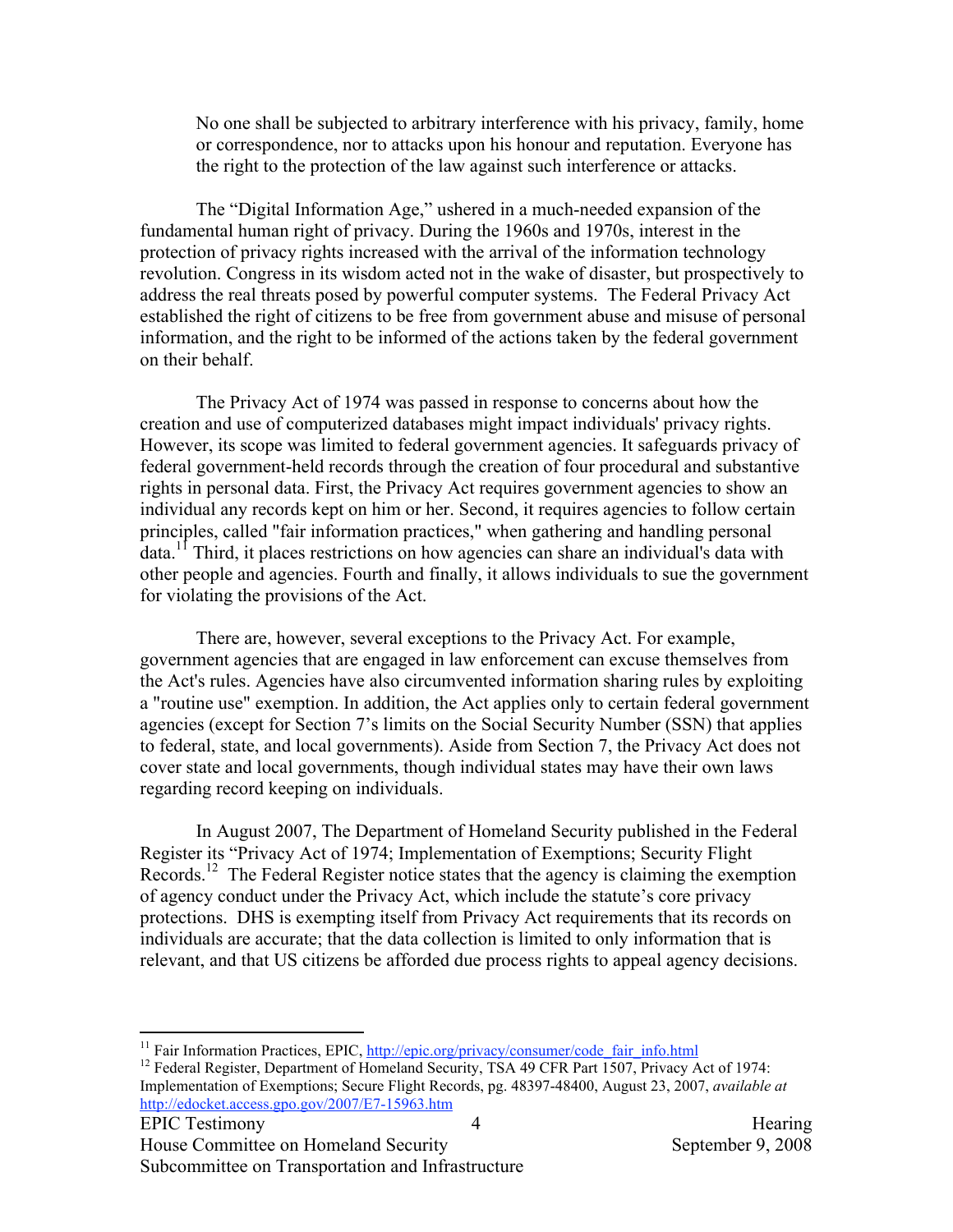wide range of exemptions from the Privacy Act. It states:<sup>13</sup> The agency message on privacy for those visiting the TRIP web site is published on a page titled "Step 2: How to Use DHS TRIP." The information provided under the sub-heading DHS TRIP and Your Privacy does not disclose that the agency is claiming a

The Department of Homeland Security safeguards the privacy of any personal information that you provide in your inquiry to DHS TRIP. This information will be protected and will only be shared in accordance with the provisions of the Privacy Act of 1974 (5 U.S.C. § 552a) and as provided in the Privacy Impact Assessment published for DHS TRIP.

including airports and seaports.<sup>14</sup> There is a fundamental failure to adhere to the Privacy Act in the current system used by the DHS's online Traveler Redress Inquiry Program (TRIP). TRIP is a one stop voluntary program to provide a means for individuals to request redress who believe they have been (1) denied or delayed boarding transportation due to DHS screening programs, (2) denied or delayed entry into or departure from the United States at a port of entry, or (3) identified for additional (secondary) screening at our Nation's transportation facilities,

First, the Privacy Act requires that data collection be limited to only what is "relevant and necessary." However, the TRIP program does not perform a critical process to determine if the collection of information is necessary.<sup>15</sup> Second, the data collected should be specific to the kind of problem the traveler may have experienced. Third, the information collected must only be used to resolve the problem. Once the travel issue is identified, and if necessary investigated data not needed should be discarded from the system. TRIP does not distinguish between frequent travelers and infrequent travelers. All air travel experiences are not equal—some like members of Congress may travel on average 30-40 weeks out of the year. Very infrequent air travelers may travel once over several years.

Prior to collecting personally identifiable information from travelers DHS's TRIP process should first separate the subjective from objective travel experience of the respondent Second, there are several points in airport traveler processing that passengers may experience problems: the ticket counter or ticket kiosk, the security screening to enter gate areas, and the boarding process to enter a airplane. A series of questions could help navigate inquires to relevant information such as why repeated request to re-enter a magnetometer might happen, why fluid containers above a certain size will prompt secondary screening, why laptops left in carryon luggage will promote a secondary screening process.

 $\overline{a}$ 

House Committee on Homeland Security September 9, 2008 Subcommittee on Transportation and Infrastructure

ĺ. *available at* http://www.dhs.gov/xtrvlsec/programs/gc\_1169826536380.shtm 14 Transportation Security Administration, Department of Homeland Security, DHS Traveler Redress <sup>13</sup>Department of Homeland Security, How to Use DHS TRIP, Section: DHS TRIP and Your Privacy,

 Inquiry Program (DHS TRIP), Contact: James Kennedy, January 18, 2007

<sup>&</sup>lt;sup>15</sup> Lillie Coney, This Testimony, Attachment A, House Committee on Homeland Security, Subcommittee on Transportation, Security, and Infrastructure Protection, September 9, 2008, also see: http://www.dhs.gov/xtrvlsec/programs/gc\_1169673653081.shtm EPIC Testimony Hearing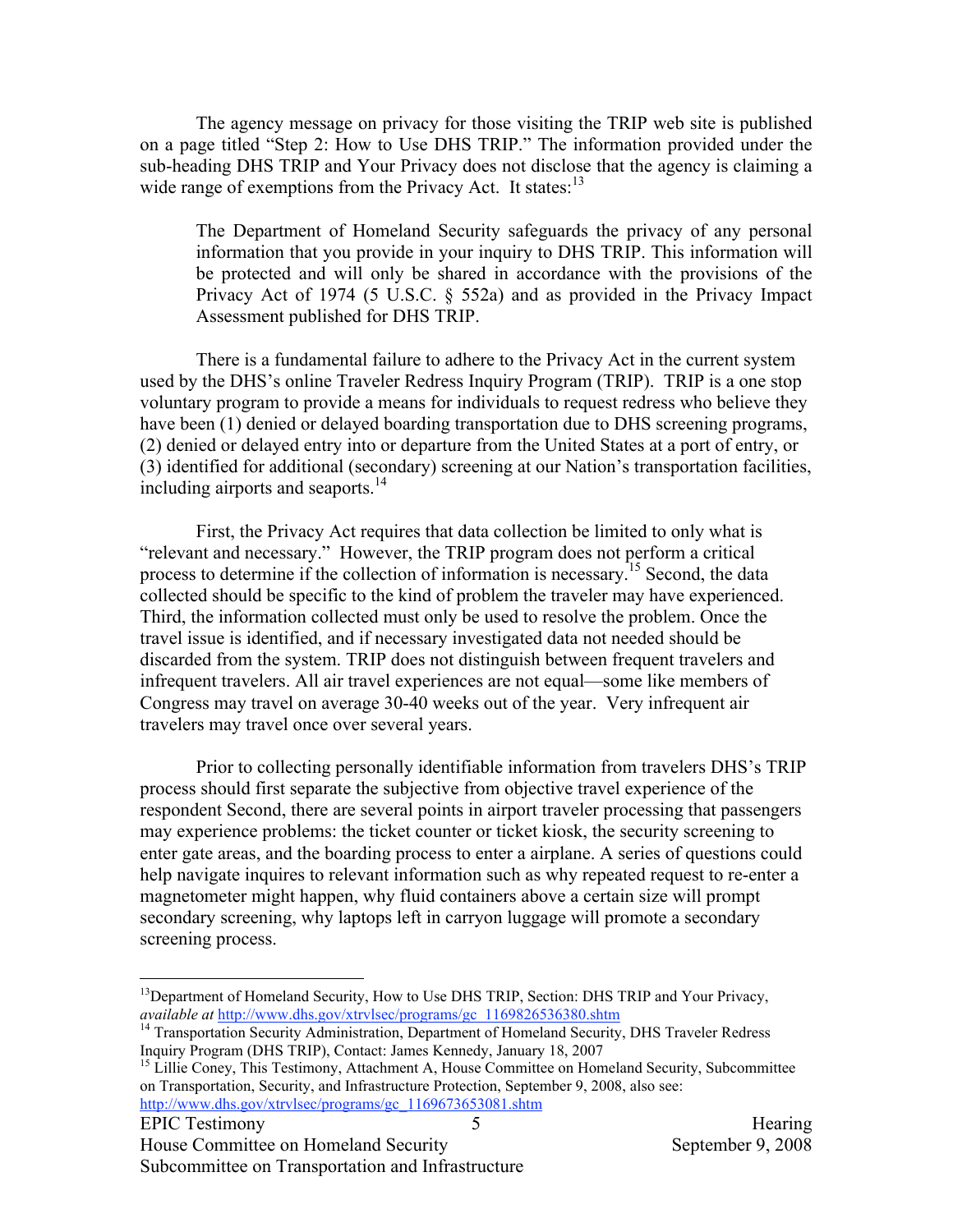There is no link on the DHS homepage to the One-Stop Travelers' Redress web page. Further the online process does **not** include an automated routing method to guide the respondent through the process. The program page has three options "Should I Use DHS TRIP," "How to use DHS TRIP" and "After your inquiry."<sup>16</sup> The actual online application starts with a series of questions that include "Do you feel you were discriminated against; Do you believe that the US Government's record of your personal information is inaccurate; You were unfairly detained; You could not print a boarding pass; You were delayed or detained; You were told: your fingerprints were incorrect, your photo did not match, your information was incomplete or inaccurate, you are on a no fly list; You want to amend a travel record or Ensure your biometric record created by US-VISIT is removed.<sup>17</sup>

The series of questions conflates the US-VISIT process with the typical US citizen's experience with domestic air travel. The United States Visitor and Immigrant Status Indicator Technology (US-VISIT) is an integrated government-wide program intended to improve the nation's capability to collect information about foreign nationals who travel to the United States, as well as control the pre-entry, entry, status, and exit of these travelers. The US-VISIT system of data collection does not include US citizens. If DHS has access to biometric data on US citizens, or dossiers then that should be disclosed to Congress and to the traveling public. In any case, there should be two distinct systems one for US citizens and one for non-citizens.<sup>18</sup> Each system should appropriately eliminate air travelers who are not subject to a watchlist error or mismatch issue. Then—and only then, should the agency seek to collect personally identifiable information from respondents. The TSA's Federal Register notice, of August 23, 2007, regarding exemptions, sought to disregard the data collection limitations provided for by the Privacy Act. For this reason, we caution that the agency should be required to follow all Privacy Act provisions as it relates to the management of the watchlist program and especially with regard to the collection of information from air travelers.

# **DHS Must Increase Watchlist Transparency**

government agency is functioning as intended.<sup>19</sup> One of the principle protections offered by the Privacy Act and fair information practices is transparency. Transparency is a key component of a functioning healthy democracy. It can be translated into public policy decisions that allow citizens, policymakers, and the media to assure themselves that a local, state or federal

http://www.dhs.gov/xlibrary/assets/DHSTRIP\_Traveler\_Inquiry\_Form.pdf <sup>17</sup> Department of Homeland Security, Traveler Inquiry Form, available at

EPIC Testimony and the set of the set of the set of the set of the set of the Hearing

 $\overline{a}$ 

House Committee on Homeland Security September 9, 2008

<sup>&</sup>lt;sup>16</sup> Department of Homeland Security, One-Stop Travelers' Redress, available at http://www.dhs.gov/xtrvlsec/programs/gc\_1169673653081.shtm

<sup>&</sup>lt;sup>18</sup> Department of Homeland Security, One-Stop Travelers' Redress, available at http://www.dhs.gov/xtrvlsec/programs/gc\_1169673653081.shtm

<sup>&</sup>lt;sup>19</sup> EPIC, Litigation Under the Federal Open Government Laws (FOIA) 2006, web page, available at http://www.epic.org/bookstore/foia2006/ .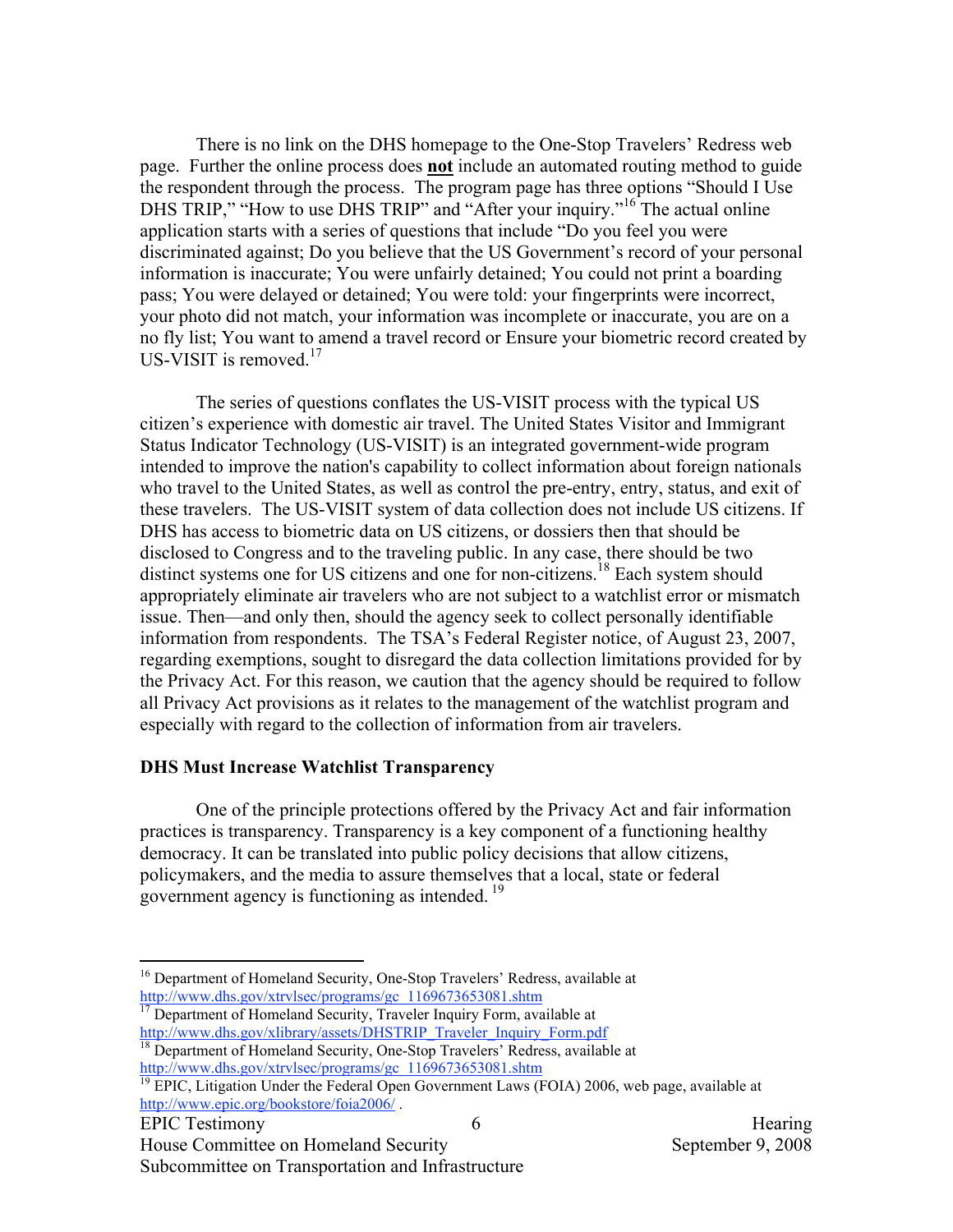Efforts to provide due process by DHS must remove ambiguity that may currently exist in the minds of agency administrators regarding their obligations to make public information related to watchlists and prohibitions on travel. EPIC filed a court challenge to an attempt by the Transportation Security Administration to withhold a Privacy Impact Assessment from the public, which was in violation of federal law.<sup>20</sup> EPIC requested the Privacy Impact Assessments from the TSA under the Freedom of Information Act, and received heavily redacted documents from the agency in its reply.<sup>21</sup> EPIC sued the agency for full disclosure of the documents as required by the E-Government Act. The TSA argued that the Federal Privacy Act and the E-Government Act, which requires publication of Privacy Impact Assessments, were segregated.

#### **Watchlist Errors**

The watchlists are comprised of entries derived from multiple sources. $22$ inaccuracies."<sup>23</sup> Further, there is confusion among recipients of FBI terrorist-related However, as the process of compiling the lists is unknown, methods of quality control at this stage are unclear and unknown. What have learned through reports from the Department of Justice's Inspector General is troubling. For example, watchlist "nominations" from FBI field offices were "often incomplete or contained intelligence reports, who thought that the information received was official watchlist nominations--when they were not.<sup>24</sup> Senators Ted Kennedy and Don Young, for instance, have both been improperly placed on the lists in error. Catherine Stevens, wife of Alaska Sen. Ted Stevens have also faced difficulties.

the last review.<sup>25</sup> Further, the TSC had not taken adequate steps to ensure that the methodology adopted by the FBI to nominate new names was flawed.<sup>26</sup> The Inspector The Inspector General of the US Dept. of Justice found that the Terrorist Screening Center ("TSC") is relying on two interconnected versions of the watchlist database. As a result, not only were names missing from the frontline personnels' computers, but also the numbers of duplicate records have significantly increased since content of the two databases was identical. In brief, the Inspector General found that the General concluded that this procedure resulted in the TSC being "unable to ensure that consistent, accurate, and complete terrorist information is disseminated to frontline screening agents in a timely manner. Moreover, the TSC determined that the Terrorist Screening Database contained over 2,000 watchlist records that did not belong in the

j. news/msg00164.html , September 24, 2004 .<br><sup>22</sup> "Follow-up Audit of the Terrorist Screening Center" Audit Report 07-41, Sept. 2007, US Dept. of

 Justice, Office of the Inspector General, Audit Division *available at*  http://www.usdoj.gov/oig/reports/FBI/a0741/final.pdf

<u>.</u>

House Committee on Homeland Security September 9, 2008

 $20$  EPIC v. US Transportation Security Administration, Civil Action No. 03-1846 (CKK), available at Ì http://www.epic.org/privacy/airtravel/pia\_order.pdf , August 2, 2004.<br><sup>21</sup> EPIC, Alert e-Newsletter, Volume 11.18, available at <u>http://legalminds.lp.findlaw.com/list/epic</u>-

 <sup>23</sup>*Id* <sup>24</sup>*Id* <sup>25</sup>*Id.* <sup>26</sup>*Id* at page 12.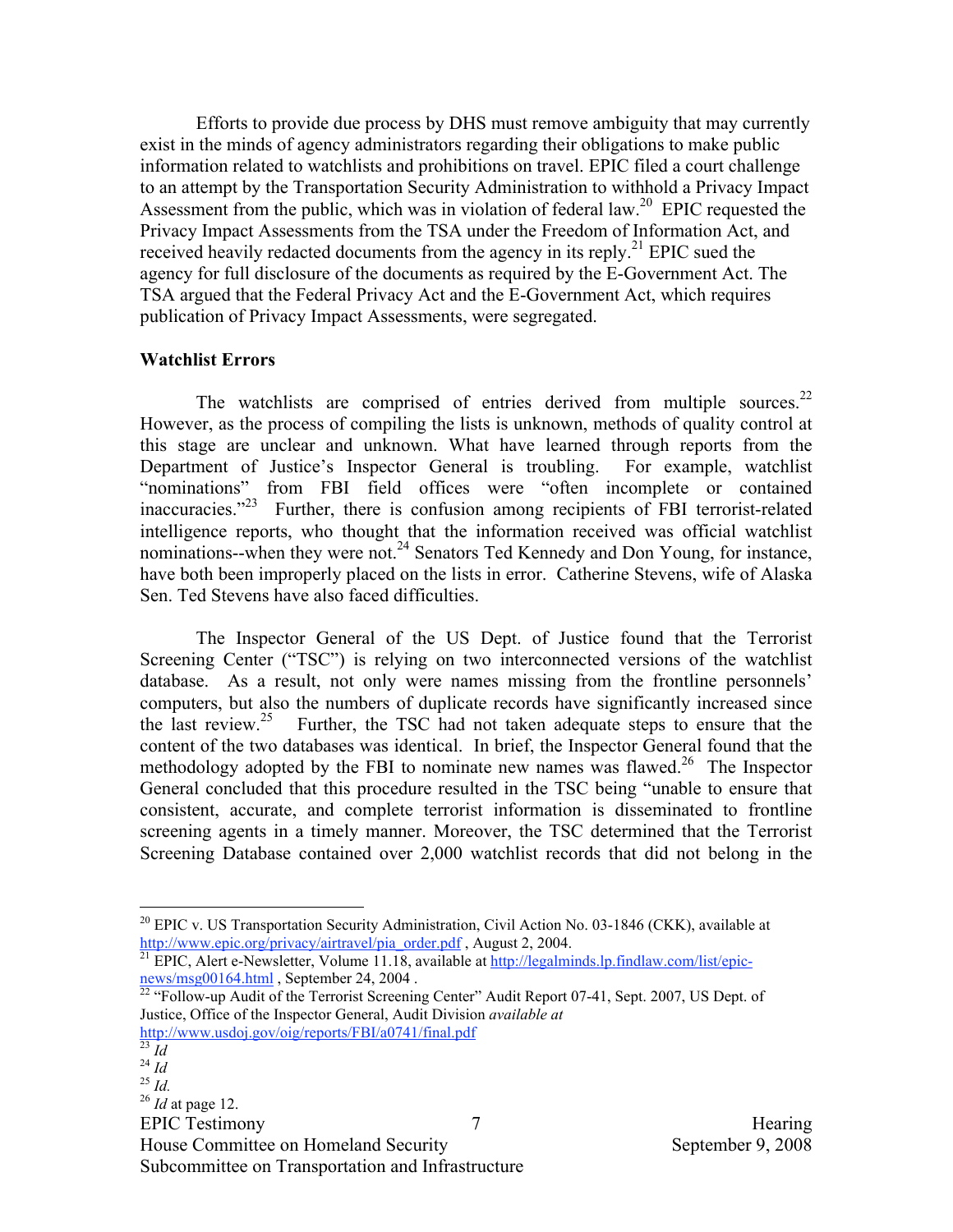completed within the timeframe.<sup>29</sup> database $r^{27}$  in the first place and included some records that were inappropriately maintained without any watchlist designation.<sup>28</sup> The Inspector General's report details deterioration in the quality of the database arising from and perpetuated by the fact that the database grew from 150,000 in April 2004 to 724,442 in April 2007. With such a high rate of increase, and poor algorithms, the record-by-record review could not be

achieved and (2) use of the list is consistent with privacy and civil liberties."<sup>30</sup> In recent Even with such official reports, the database continues to be plagued with problems. The United States Government Accountability Office also concluded that "lacking clearly articulable principles, milestones, and outcome measures, the federal government is not easily able to provide accountability and have a basis for monitoring to ensure (1) the intended goals for, and expected results of, terrorist screening are being glaring examples, a lawyer, an airline captain and a child were found to be on the terror watchlist.<sup>31</sup> In another case, an investigative reporter for CNN found his name on the TSA watchlist after he completed his investigation of the TSA.<sup>32</sup>

There must be a clear statutory definition of the words "terrorism," and "terrorist," as well as the phrase "terrorist organization."<sup>33</sup> Without clear definitions, these designations could be misused, such as in the past when the word "subversive" was used to justify actions taken against some civil rights activists, civil liberty groups and others who were engaged in lawful pursuits. Currently, each agency uses its own definitions for these terms, which means a moving bar exists for inclusion of names on watchlists.

It is therefore respectfully urged that methods of nomination of names into the database be scrutinized, people be given further information about the processes involved instead of filling out lengthy questionnaires providing personal information, and additional steps be taken to ensure the information in the database is accurate, timely and amenable to correction.

# **Recommendations**

- by watchlist issues. • DHS should employ the expertise of a human factors expert to revamp the TRIIP query process to help eliminate the data collection process to only those affected
- The agency should be prohibited from exempting itself from Privacy Act enforcement obligations.

<sup>1</sup> 

<sup>27</sup>*Id.* <sup>28</sup>*Id.* at page 13.

<sup>&</sup>lt;sup>28</sup> *Id*. at page 13.<br><sup>29</sup> *Id*. at page 41.

 $\frac{29}{30}$  Id. at page 41.<br><sup>30</sup> United States Government Accountability Office, "TERRORIST WATCHLIST SCREENING: Opportunities Exist to Enhance Management Oversight, Reduce Vulnerabilities in Agency Screening Processes, and Expand Use of the List", Oct. 2007, *available* http://www.gao.gov/new.items/d08110.pdf <sup>31</sup>*See supra* note 5  $31$  See supra note 5

<sup>&</sup>lt;sup>31</sup> See supra note 5<br><sup>32</sup> "Formal calls for probe into reporter's name on no-fly list", CNN, July 17, 2008 *available at* http://www.cnn.com/2008/US/07/17/watchlist.chertoff/index.html

<sup>&</sup>lt;sup>33 "</sup>GAO, Terrorist Watchlist Screening, GAO-08110, October 2007 EPIC Testimony and a set of  $\sim$  8 and 100 mm s and 100 mm s Hearing Hearing Hearing